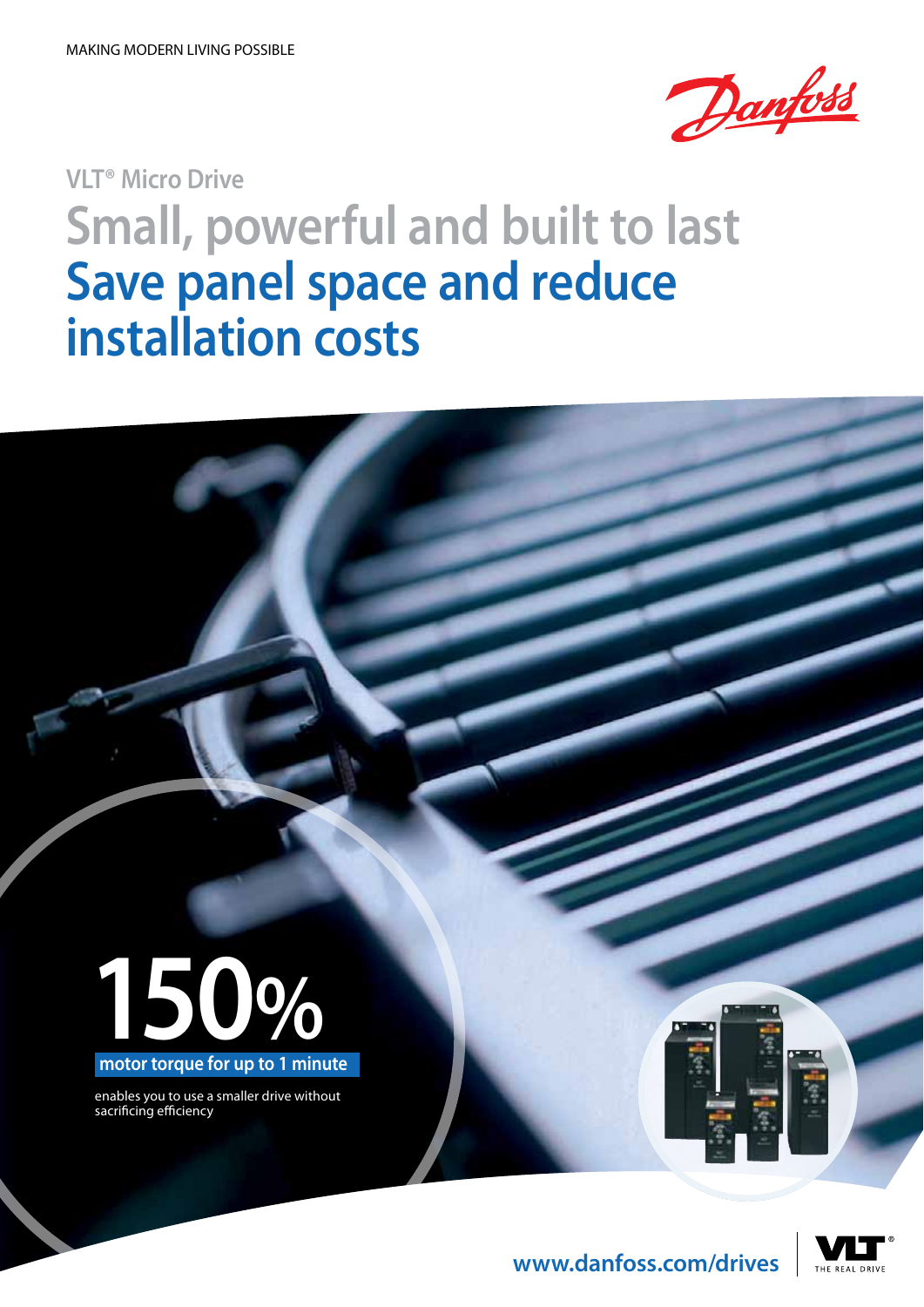### **Ready – Steady – Go!**

### **Connect motor and power cables, turn the control knob, and watch the motor speed change**



- **Well protected IP 20 enclosure** No forced air flow through electronics
- **IP 20 even without terminal cover**
- **High quality capacitors**
- **RFI Filter**
- **DC-link access**
- **Hot pluggable LCP**
- **LCD display**
- **Potentiometer**
- **RS 485 pluggable**
- **Customer relay screw terminals** Wire inlet from the bottom
- **Safety earth** - min. 4 mm<sup>2</sup> accessible from front
- **I/O terminals**
- **Mains screw terminals**
- **Motor screw terminals**





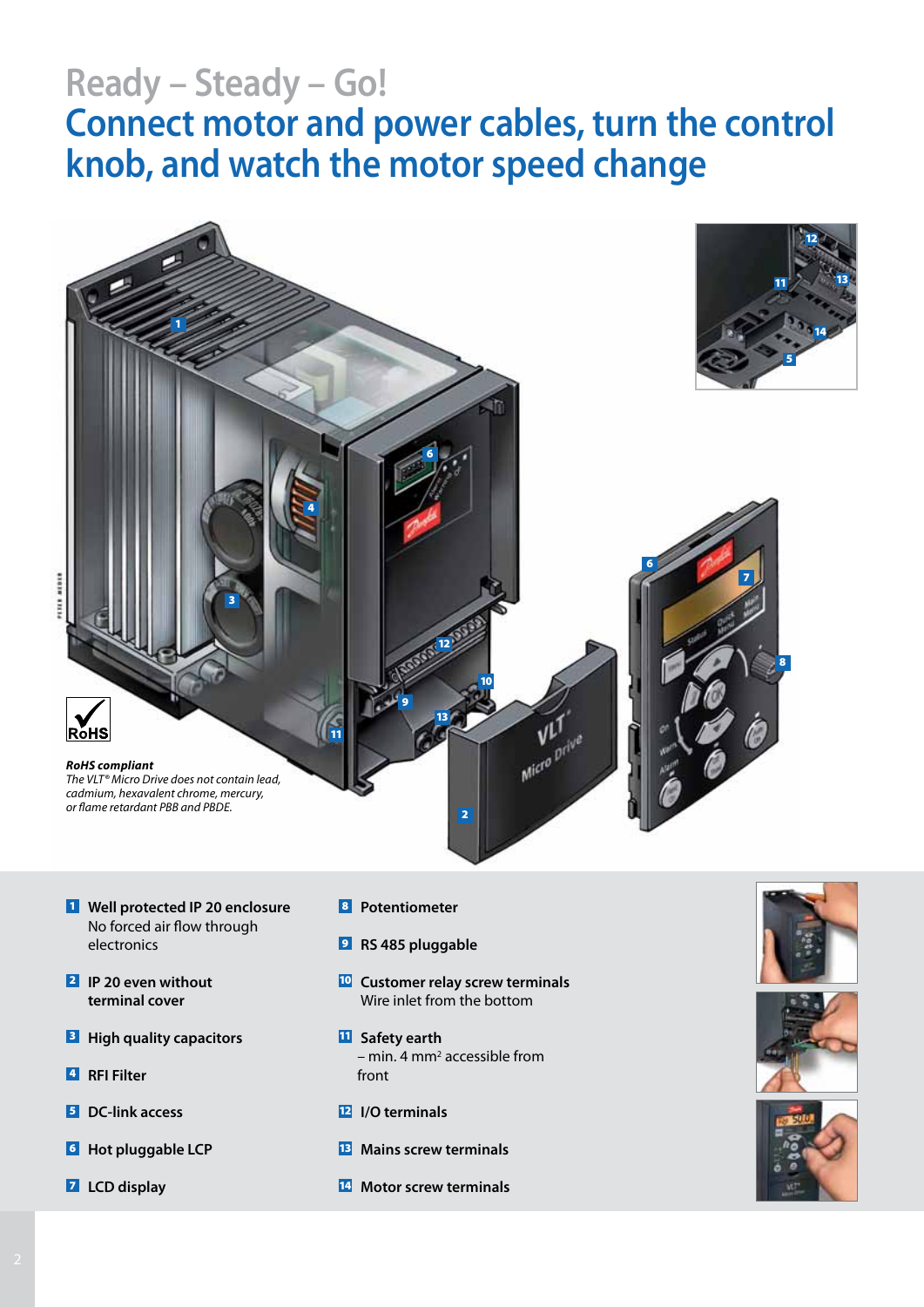### **Compact VLT® quality**

VLT® Micro Drive is a genuine VLT® frequency converter with unsurpassed reliability, user-friendliness, condensed functionality, and is extremely easy to commission. Terminal numbers are named in the same manner as in the rest of the VLT® family.

#### **Reliable and user friendly**

The VLT® Micro Drive is a full member of the VLT® family, sharing the overall quality of design, reliability and userfriendliness.

#### **Small drive – big performance**

Despite the compact size and the easy commissioning, a VLT® Micro Drive can be set up to perform perfectly, even in complex application set-ups. Approximately 100 parameters can be set to optimize energy efficiency and operation.

### **User friendly** Plug-and-play Minimum effort – minimum time Minimum commissioning Save time Copy settings via local control panel Easy set up of multiple drives Intuitive parameter structure Minimal manual reading Complies with VLT® software Save commissioning time **Reliable** Optimum heat dissipation Longer lifetime High quality electronics/capasitors Low lifetime cost All drives full load tested from factory High reliability Earth fault, temperature and short circuit protection Lean operation Circuit boards well protected and coated Increased robustness **Small drive – high performance** Process PI-controller No need for external controller Automatic Energy Optimizer (AEO) Less energy consumption Automatic Motor Tuning (AMT) Exploit motor's full potential 150% motor torque up to 1 minute Replace need for bigger drive Flying start (catch a spinning motor) Lean operation – more up-time Electronic Thermal relay (ETR) Replace external motor protection Smart Logic Controller **Controller** Content Content Content Content Content Content Content Content Content Conte Built-in RFI filter Save cost and space

#### **In- and outputs**

- 5 programmable digital inputs
- **PNP/NPN selection**
- $\blacksquare$  Pulse input 20 5000 Hz
- 1 analogue input
- 0 10 V or 0 20 mA  $\blacksquare$  1 analogue input 0 – 20 mA
- Thermistor input (analogue/digital)
- $\blacksquare$  1 analogue output 0 20 mA
- **1** relay 240 V AC, 2 A
- RS485 FC-bus
- Modbus RTU

#### **Compact general purpose drive**

The VLT® Micro Drive is a general purpose drive that can control AC motors up to 22 kW.

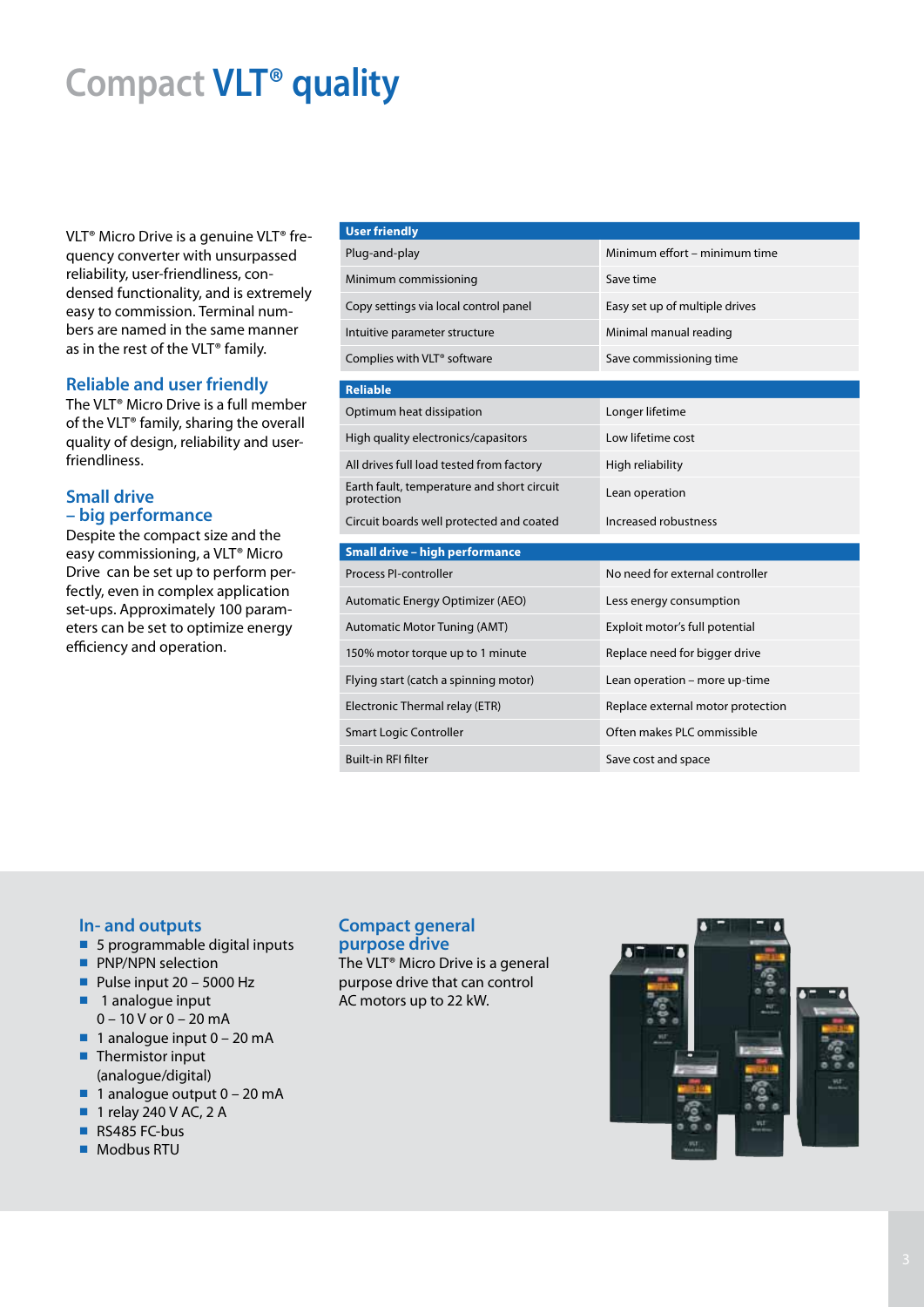### **Compact design – Uncompromised quality**

#### **Space saving**

A compact, book-style design allows side-by-side mounting without derating.

#### **Minimum penetration of dust**

VLT® Micro Drives are designed to keep the forced ventilation away from the electronics. Printed circuit boards are well protected inside the drive.

#### **Built-in RFI**

Radio disturbance from motor cables is limited with the built-in RFI filter, which allows for 15 m motor cables (screened). Meets EU norms.

#### **Built-in brake functions**

With built in DC and AC brake functions, VLT® Micro Drive can transform kinetic energy in the

application into braking power to slow down the motor. A brake chopper is built in the drives from 1.5 kW upwards.

#### **Intelligent heat management**

Process heat is removed through the heat sink, leaving electronics protected from dust and dirt from production.

#### **Coated electronics are standard**

All VLT® Micro Drives use coated electronics for longer lifetime and reliability.

#### **Effective heat sink**

An effective heat sink removes heat from the electronics and extends the lifetime and reliability of the drive.

#### **Energy efficiency 98%**

High quality VLT® power modules ensure cool running of the drive due to low losses.

#### **50˚ ambient temperature**

Highly efficient cooling allows up to 50˚ ambient temperature.



### **Hot pluggable display – with or without potentiometer**

- LCP without potentiometer IP 54
- LCP with potentiometer IP 21
- Remote mounting kit
- $\blacksquare$  LCP copy function
- **Parameter numbers and values** visible simultaneously
- Unit indications (A., V, Hz, RPM, %, s, HP and kW)
- **Rotation direction indication**
- Setup indication  $-2$  setups
- Removable during operation
- Up- and download functionality

#### **Large figures, easy to read**

- Display readable from distance
- **Operation buttons are** illuminated when active

#### **Quick Menus**

- **A Danfoss defined Quick Menu**
- **Basic settings**
- **PI** controller

#### **Menu structure**

- $\blacksquare$  Based on the well-known matrix from the VLT® family
- $\blacksquare$  Easy shortcut for the experienced user
- $\blacksquare$  Edit and operate in different set-ups simultaneously

Setup1 + Status Ouick Main Menu Menu Menu Main Menu On T Warn Alarm *Operation* Off Auto Hand  $On$ Rese On Auto Reset  $on$  $On$ 

> *Two control panel versions. Potentiometer is optional.*

*The control panels are shown in actual size. H x W x D = 85 x 65 x 20 mm (D = 28 mm with potentiometer)* 

*Illuminated LCD display*

*Remote mountable* 

*Navigation*

*buttons*

*Indicators*

*buttons*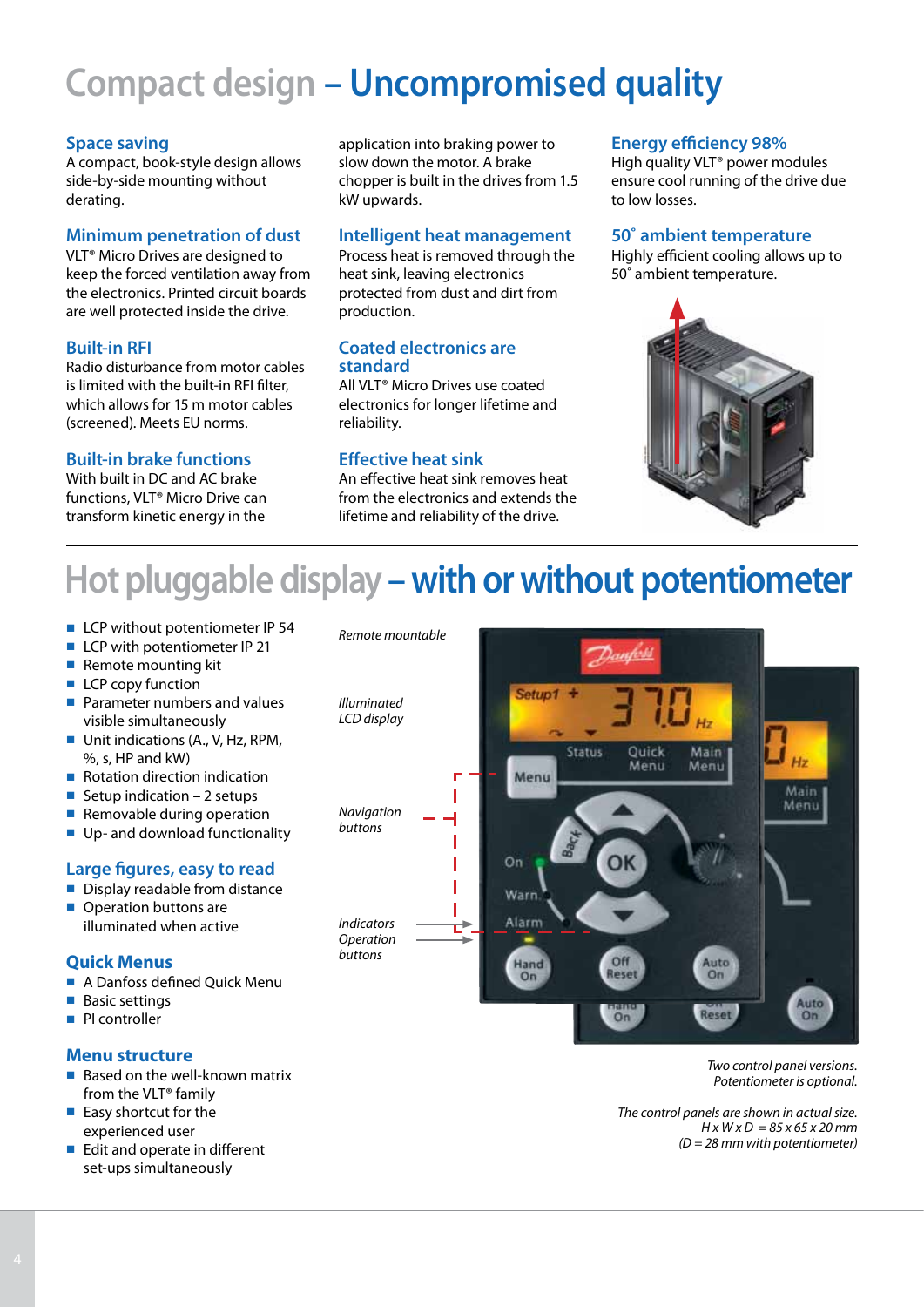The smart logic controller is a simple, yet clever, way to make your drive, motor and application work seamlessly together.

The smart logic controller is able to monitor any parameter that can be characterized as "true" or "false".

This includes digital commands and also logic expressions, which allow even sensor outputs to influence the operation.

Temperature, pressure, flow, time, load, frequency, voltage and other

parameters combined with the operators ">", "<", "=", "and" and "or" form logic expressions that are true or false. That is why Danfoss calls it a "logic" **Built-in Smart Logic Controller** parameters combined with the opera- controller. As a result of this, you can

program the controller to react to literally any event.



### **Option - VLT® Line Filter MCC 107**

**Improve both the low and high frequency performance of the line current to the drive with the optional VLT® Micro Drive Line Filter, which boosts efficiency by combining a harmonic filter and an EMC filter.** 

#### **Increased drive lifetime**

Reducing the voltage ripple on the DC link will result in higher reliability and longer drive lifetime. Under similiar running conditions (temperature, load), the expected lifetime of the DC capacitors may be extended by 2-3 times.

#### **Improved power-factor**

The VLT® Line Filter reduces the RMS value of line current. A smaller line current means higher true power-factor (PF). Typically, line current can be reduced by more than 40% and improve PF from 0.4 to 0.7 for single-phase drives and 0.47 to 0.9 for three-phase drives.

#### **Improved high frequency conduction EMC performance**

The VLT® Line Filter ensures compliance with EN55011 class A1 for up to 50m of motor cable, and class B up to 10m of motor cable.

That means the VLT<sup>®</sup> Micro Drive + VLT<sup>®</sup> Line Filter, has an outstanding EMC performance in the micro- inverter class, even with relatively long motor cables.

#### **High immunity against grid disturbances**

The line filter will reduce the harmonic current drawn from the grid. The drive will comply with IEC61000-2-2 and IEC6100-2-4 without power derating, including 15% harmonic voltage distortion, 3% voltage imbalance and commutation notches, as described in IEC60146-1. With the line filter, the performance of the immunity to the surge and burst impact of the drive stated in IEC61800-3 will be greatly improved.

#### **One filter for several drives**

The line filter can be used for filtering several small VLT®Micro Drives. In this case the line filter should be derated by one size. Example: 1x FC 51 400V/1,5 kW + 1x FC 51 400V/1,5 kW -> total 3,0 kW + derating one size up: select filter 400V/4,0 kW.

**Frame sizes** Three different frame sizes of line filters correspond to the M1, M2 and M3 enclosures of the VLT® Micro Drive

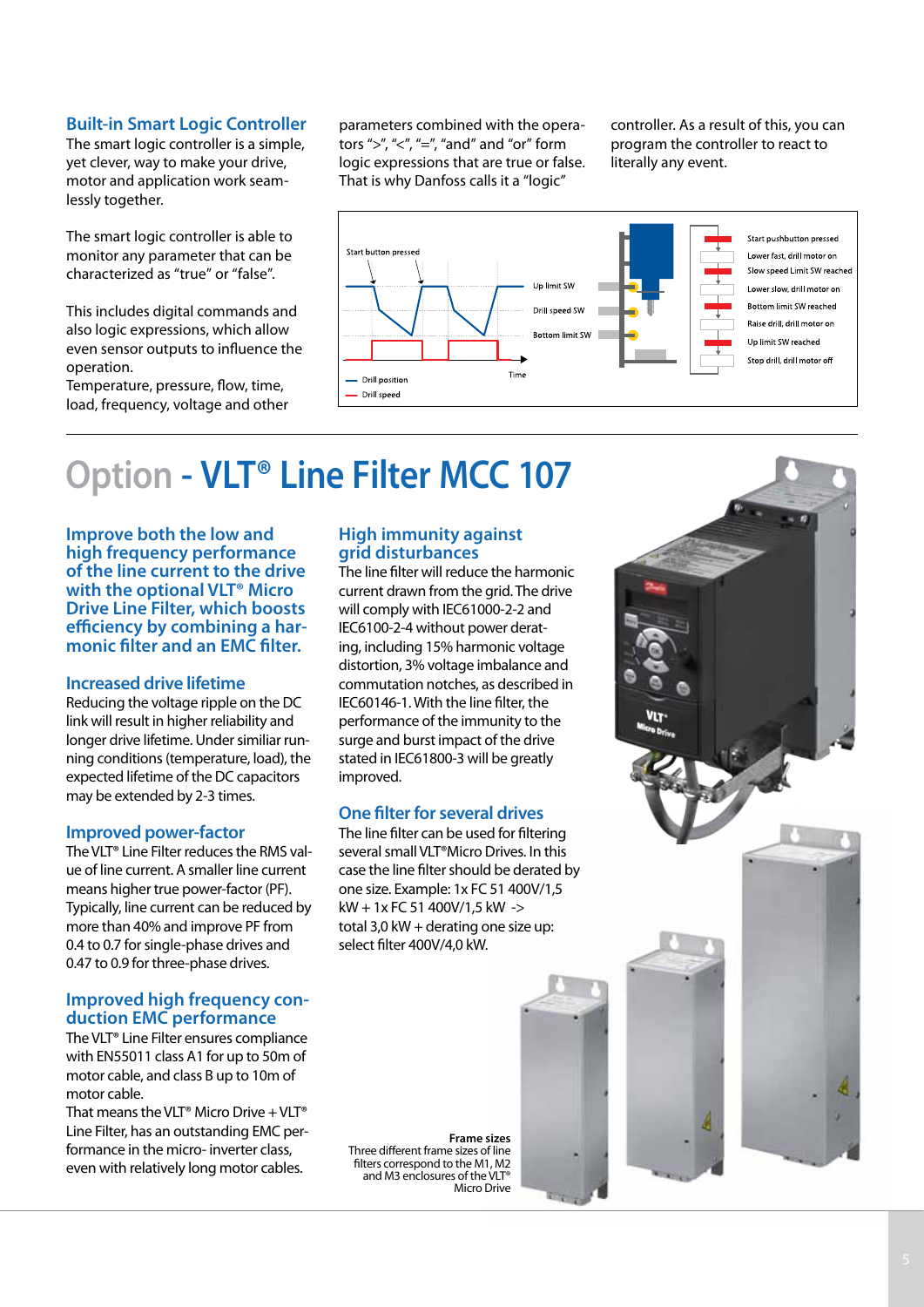### **Connections**



### **Accessories**



#### **Set-up software**

The VLT<sup>®</sup> Motion Control Tool MCT 10 Setup Software exploits the full functionality of your PC, providing a general overview and control of even large systems.



**Remote mounting kit** A dedicated mounting kit is available

for mounting the local control panel (LCP) in the cabinet door.

#### **Code numbers VLT® Control panel LCP 11**

W/o potentiometer............ 132B0100

**VLT® Control panel LCP 12** With potentiometer...........132B0101

**Remote mounting kit** incl. 3 m cable..........................132B0102

**Decoupling plate** For EMC optimized installation.

*Dedicated external filters are available on request.*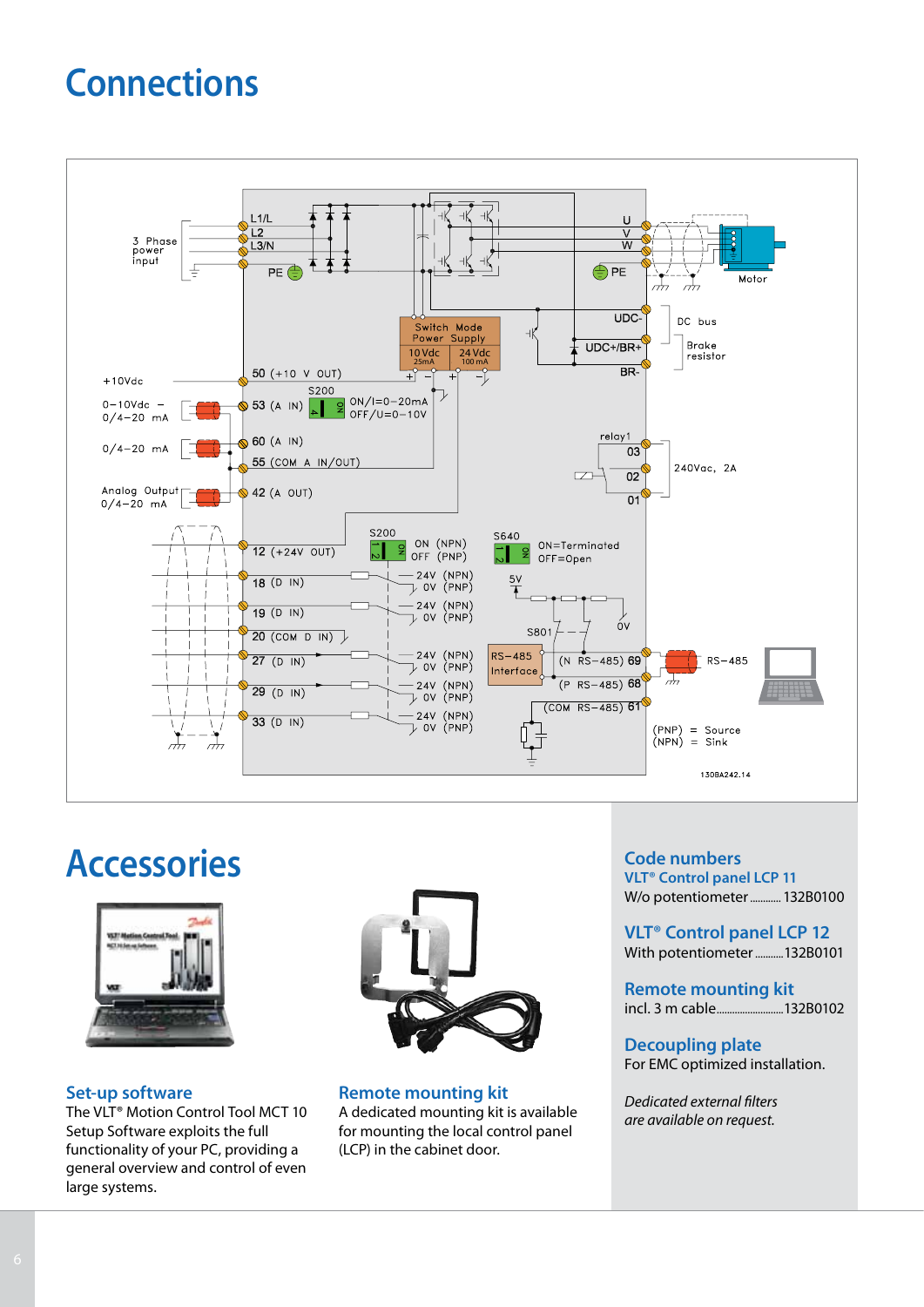### **Specifications**

| Mains supply (L1, L2, L3)                               |                                                                                             |  |  |  |
|---------------------------------------------------------|---------------------------------------------------------------------------------------------|--|--|--|
| Supply voltage                                          | $1 \times 200 - 240 V \pm 10\%$ ,<br>3 x 200-240 V ± 10%<br>$3 \times 380 - 480 V \pm 10\%$ |  |  |  |
| Supply frequency                                        | 50/60 Hz                                                                                    |  |  |  |
| Displacement Power Factor<br>$(cos \varphi)$ near unity | (> 0.98)                                                                                    |  |  |  |
| Switching on input supply<br>L1, L2, L3                 | 1-2 times/min.                                                                              |  |  |  |
| Output data (U, V, W)                                   |                                                                                             |  |  |  |
| Output voltage                                          | 0-100% of supply voltage                                                                    |  |  |  |
| Output frequency                                        | 0-200 Hz (VVC+ mode)<br>0-400 Hz (U/f mode)                                                 |  |  |  |
| Switching on output                                     | Unlimited                                                                                   |  |  |  |
| Ramp times                                              | $0.05 - 3600$ sec                                                                           |  |  |  |
| <b>Digital inputs</b>                                   |                                                                                             |  |  |  |
| Programmable inputs                                     | 5                                                                                           |  |  |  |
| Logic                                                   | PNP or NPN                                                                                  |  |  |  |
| Voltage level                                           | 0–24 V                                                                                      |  |  |  |
| Maximum voltage on input                                | 28 V DC                                                                                     |  |  |  |
| Input Resistance, Ri                                    | Approx. 4 kΩ                                                                                |  |  |  |
| <b>Pulse inputs</b>                                     |                                                                                             |  |  |  |
| Programmable pulse inputs                               | 1                                                                                           |  |  |  |
| Voltage level                                           | 0-24 V DC (PNP positive logic)                                                              |  |  |  |
| Pulse input accuracy<br>$(0,1 - 110$ kHz)               | Max. error: 0.1% of full scale                                                              |  |  |  |
| Pulse input frequency                                   | 20-5000 Hz                                                                                  |  |  |  |
| <b>Analog input</b>                                     |                                                                                             |  |  |  |
| Analog inputs                                           | $\mathcal{P}$                                                                               |  |  |  |
| Modes                                                   | 1 current/1 voltage or current                                                              |  |  |  |
| Voltage level                                           | $0 - 10 V$ (scaleable)                                                                      |  |  |  |
| <b>Current level</b>                                    | $0/4 - 20$ mA (scaleable)                                                                   |  |  |  |
| <b>Analog output</b>                                    |                                                                                             |  |  |  |
| Programmable analog outputs                             | 1                                                                                           |  |  |  |
| Current range at analog output                          | $0/4 - 20$ mA                                                                               |  |  |  |
| Max. load to common<br>at analog output                 | 500 $\Omega$                                                                                |  |  |  |
| Accuracy on analog output                               | Max. error: 1% of full scale                                                                |  |  |  |

#### **Ordering Numbers**

|                      | $200 - 240V$                                                   |           |           | $380 - 480V$                 |           |
|----------------------|----------------------------------------------------------------|-----------|-----------|------------------------------|-----------|
| <b>Power</b><br>[kW] | <b>Current</b><br>[l-nom.]                                     | 1 ph.     | 3 ph.     | <b>Current</b><br>$[1-nom.]$ | 3 ph.     |
| 0.18                 | 1.2                                                            | 132F 0001 |           |                              |           |
| 0.25                 | 1.5                                                            |           | 132F0008  |                              |           |
| 0.37                 | 2.2                                                            | 132F 0002 | 132F 0009 | 1.2                          | 132F 0017 |
| 0.75                 | 4.2                                                            | 132F 0003 | 132F 0010 | 2.2                          | 132F 0018 |
| 1.5                  | 6.8                                                            | 132F 0005 | 132F 0012 | 3.7                          | 132F 0020 |
| 2.2                  | 9.6                                                            | 132F 0007 | 132F 0014 | 5.3                          | 132F 0022 |
| 3.0                  |                                                                |           |           | 7.2                          | 132F 0024 |
| 3.7                  | 15.2                                                           |           | 132F 0016 |                              |           |
| 4.0                  |                                                                |           |           | 9.0                          | 132F 0026 |
| 5.5                  |                                                                |           |           | 12.0                         | 132F 0028 |
| 7.5                  |                                                                |           | 15.5      | 132F 0030                    |           |
| 11.0                 | Micro drives from 1.5 kW and up<br>have built in brake chopper |           |           | 23.0                         | 132F 0058 |
| 15.0                 |                                                                |           |           | 31.0                         | 132F 0059 |
| 18.5                 | 132F 0060<br>37.0                                              |           |           |                              |           |
| 22.0                 |                                                                |           | 43.0      | 132F 0061                    |           |

| <b>On-board power supply</b>   |                                                                        |
|--------------------------------|------------------------------------------------------------------------|
| Output voltage                 | $10.5 \pm 0.5$ V, 24 $\pm$ 0.5 V                                       |
| Max. load (10 V)               | $25 \text{ mA}$                                                        |
| Max. load (24 V)               | $100 \text{ mA}$                                                       |
|                                |                                                                        |
| <b>Relay outputs</b>           |                                                                        |
| Programmable relay outputs     | 1                                                                      |
| Max. terminal load             | 240 V AC, 2 A                                                          |
| <b>Fieldbus communication</b>  |                                                                        |
| <b>FC Protocol, Modbus RTU</b> |                                                                        |
|                                |                                                                        |
| <b>Cable lengths</b>           |                                                                        |
| Max. motor cable length,       | 15 <sub>m</sub>                                                        |
| screened (shielded)            |                                                                        |
| Max. motor cable length,       | 50 <sub>m</sub>                                                        |
| unscreened (unshielded)        |                                                                        |
| <b>Surroundings/External</b>   |                                                                        |
| <b>Fnclosure</b>               | <b>IP 20</b>                                                           |
| <b>Vibration test</b>          | 0.7 <sub>q</sub>                                                       |
| Max. relative humidity         | 5%-95% (IEC 721-3-3: Class 3K3<br>(non-condensing)<br>during operation |
| Aggressive environment         | (IEC 721-3-3), coated class 3C3                                        |
| Ambient temperature            | Max. $50^{\circ}$ C                                                    |
| 24-hour average                | Max, $40^{\circ}$ C                                                    |
|                                |                                                                        |
| <b>Approvals</b>               |                                                                        |
| CE, C-tick, UL                 |                                                                        |

#### **Protection and features**

- Electronic thermal motor protection against overload
- Temperature monitoring of the heat sink protects the drive from overheating
- The drive is protected against short-circuits on motor terminals U, V, W
- The drive is protected against earth fault on motor terminals U, V, W



#### **Cabinet sizes**

#### *(mounting flange incl.)*

| [mm]                     | M1  | M <sub>2</sub> | M <sub>3</sub> | M <sub>4</sub> | <b>M5</b> |  |  |  |
|--------------------------|-----|----------------|----------------|----------------|-----------|--|--|--|
| Height                   | 150 | 176            | 239            | 292            | 335       |  |  |  |
| Width                    | 70  | 75             | 90             | 125            | 165       |  |  |  |
| Depth                    | 148 | 168            | 194            | 241            | 248       |  |  |  |
| +6 mm with potentiometer |     |                |                |                |           |  |  |  |